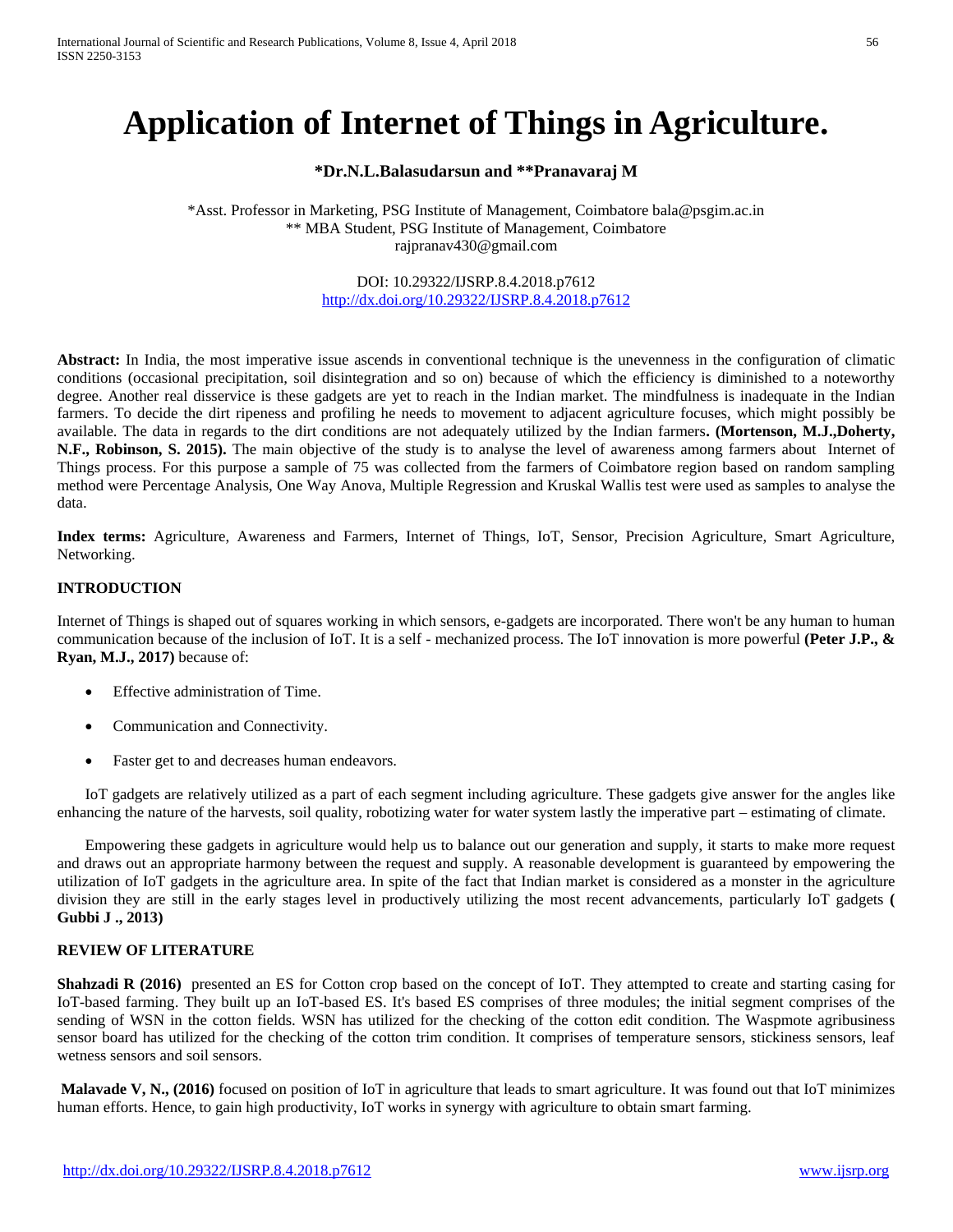International Journal of Scientific and Research Publications, Volume 8, Issue 4, April 2018 57 ISSN 2250-3153

**Sethi P & Sarangi S,R.,(2017)** proposes a novel taxonomy for IoT technologies, highlights some of the most important technologies, and profiles some applications that have the potential to make a striking difference in human life, especially for the differently abled and the elderly. As compared to similar survey papers in the area, this paper is far more comprehensive in its coverage and exhaustively covers most major technologies spanning from sensors to applications.

**Ryan P,J & Watson R,B., (2017)** The Internet of Things (IoT) is an extension of the Internet in which large numbers of "things", including sensors, actuators and processors, in addition to human users, are networked and able to provide high resolution data on their environment and exercise a degree of control over it. It is still at an early stage of development, and many problems/research challenges must be solved before it is widely adopted.

**Dijkman R,M.,Sprenkels B., Peeters T & Janssen A., (2015)** The Internet of Things is the connection – via the internet – of objects from the physical world that are equipped with sensors, actuators and communication technology. This technology is looked at by a large variety of domains, such as manufacturing, healthcare and energy, to facilitate the development of new

applications and the improvement of existing applications. To also enable the commercial exploitation of these applications, new types of business models must be developed. Frameworks exist to facilitate the development of business models.

#### **NEED OF THE STUDY**

The Internet of Things (IoT) has the capability to transform the world we live in; more-efficient industries, connected cars, and smarter cities are all components of the IoT equation. However, the application of technology like IoT in agriculture could have the greatest impact. The need of the study is that lack of knowledge among the Indian farmers in adapting the latest technology for better growth.

#### **REASEARCH GAP**

The past studies regarding IoT in Agriculture were conducted through secondary data .This paper consists of primary data with questioners regarding the awareness and acceptance of IoT with a sample size of 75 collected from the farmers in Coimbatore district.

# **THEORETICAL FRAMEWORK**

The worldwide populace is set to touch 9.6 billion by 2050. Along these lines, to nourish this much populace, the cultivating business must grasp IoT. Against the difficulties, for example, outrageous climate conditions and rising environmental change, and natural effect coming about because of concentrated cultivating hones, the interest for more nourishment must be met.

Brilliant cultivating in light of IoT advancements will empower cultivators and farmers to diminish waste and improve efficiency extending from the amount of compost used to the quantity of voyages the ranch vehicles have made.

In IoT-based brilliant cultivating, a framework is worked for observing the harvest field with the assistance of sensors (light, stickiness, temperature, soil dampness, and so on.) and mechanizing the water system framework. The farmers can screen the field conditions from anyplace. IoT-based brilliant cultivating is profoundly proficient when contrasted and the traditional approach. **(Flannery T, F. 2006)**

# **OBJECTIVE OF THE STUDY**

- To analyse the level of awareness among farmers about IoT process
- To analyse about the acceptance towards IoT process among farmers
- Improving quality in terms of production and supply, avoid wastage and better understanding of environmental conditions (soil quality, weather & climatic changes).

#### **RESEARCH METHODOLOGY**

The research methodology deals with the research design, data collection methods, sampling method, fieldwork, and the analysis and interpretation of research work.

**Research design:** The study was conducted in order to find out the farmers awareness towards IOT.

# **SAMPLING DESIGN & TOOLS APPLIED**

**Sampling techniques**

Sampling Unit:

Sampling unit can be defined as the basic unit containing the farmers with Coimbatore city. Sampling Size: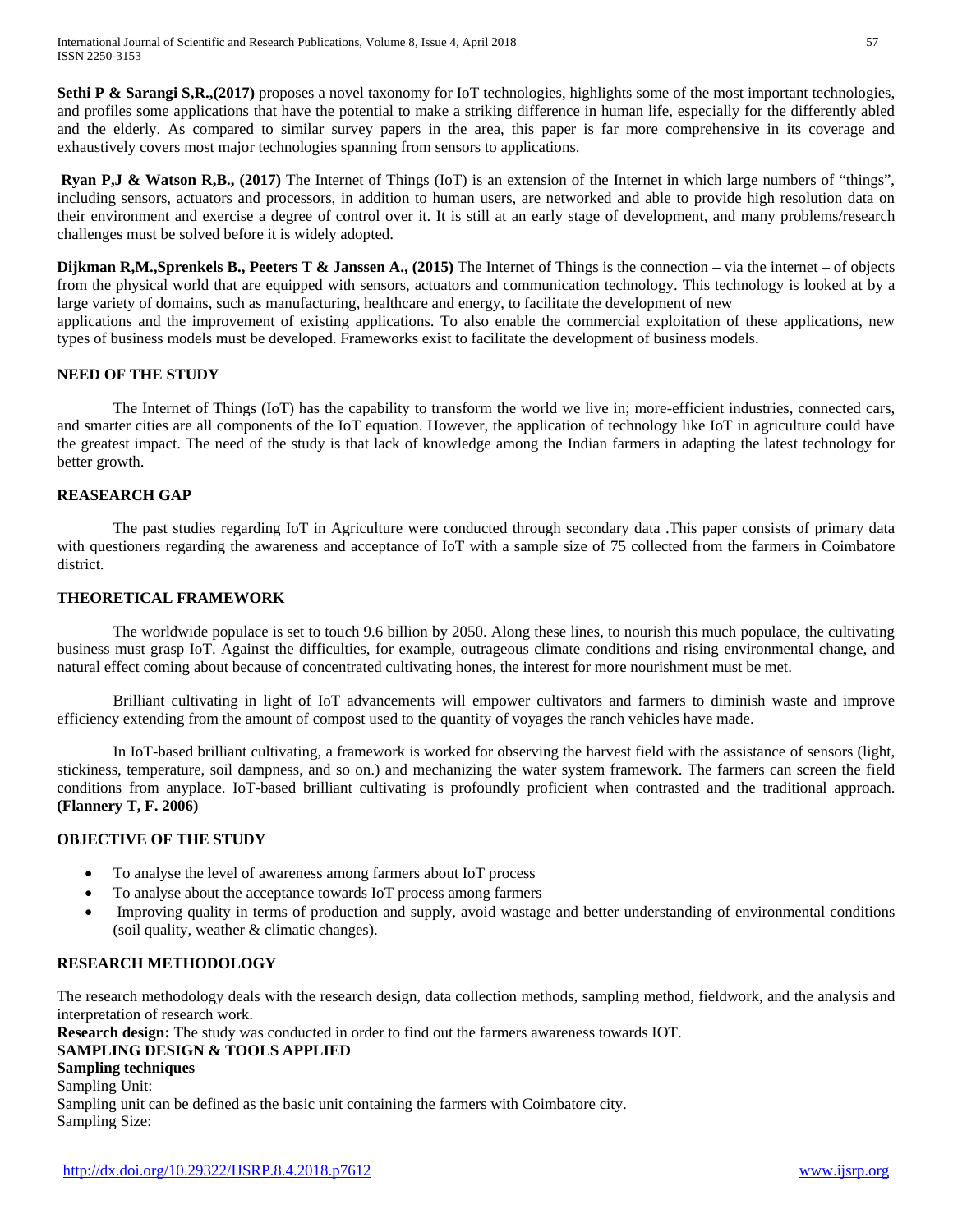In this research, the sample size amount to 75, which are surveyed from farmers with Coimbatore district. And also, the statistical tool are applied viz.

(a) Percentage analysis.

(b) One-Way Anova

(c) Kruskal Wallis

(d) Multiple regression

**Independent variable:** Demographic factors (Age, Gender, Educational qualification, Place of living, and Occupational income). **Dependent variable:** usage of IOT with various parts of agriculture, awareness towards IoT among farmers, acceptance towards customer perception with IoT.

# **DATA COLLECTION**

 The primary data the respondents which or collected with a questionnaire schedule and secondary data were collected from the manuals, journals, magazines and newspapers etc.

**Research Tool: S**tructures self -administered questionnaire had been used as a research tool for collecting.

# **PERCENTAGE ANALYSIS**

|                 |                   | Frequency | Percent |
|-----------------|-------------------|-----------|---------|
| Gender          | Male              | 46        | 61.7    |
|                 | Female            | 29        | 38.3    |
|                 | Total             | 75        | 100.0   |
| Age             | Below 28          | 16        | 20.8    |
|                 | 28-35             | 38        | 50.0    |
|                 | 36-45             | 22        | 29.2    |
|                 | Total             | 75        | 100.0   |
| Place of living | Semi-rural        | 18        | 23.3    |
|                 | Rural             | 26        | 34.2    |
|                 | Urban             | 15        | 20.0    |
|                 | Semi urban        | 17        | 22.5    |
|                 | Total             | 75        | 100.0   |
|                 | Below 5000/month  | 36        | 48.3    |
| Income          | 5000-10000/month  | 26        | 35.0    |
|                 | 10000-20000/month | 9         | 12.5    |
|                 | Above 20000/month | 3         | 4.2     |
|                 | Total             | 75        | 100.0   |

#### **Interpretation**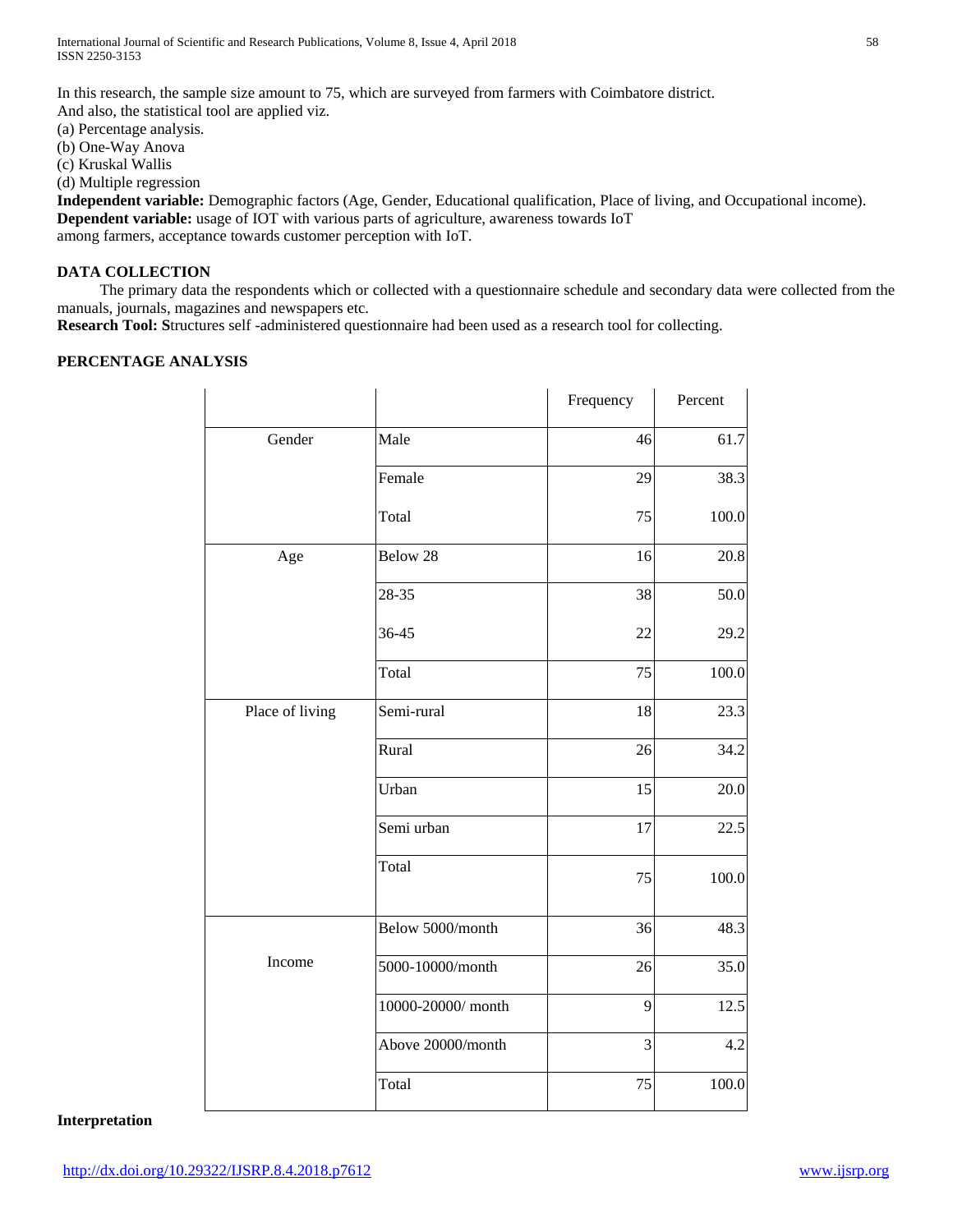International Journal of Scientific and Research Publications, Volume 8, Issue 4, April 2018 59 ISSN 2250-3153

Most of respondents were male (61.3 %) because female respondents were not found on a high ratio in Coimbatore region. Females were not actively involved in the farming sector in and around on Coimbatore district on a high ratio.

The data collected from the respondents belonged to the age group from 20-45. Aged famers (Above 45) were not able to analyze and answer the questions as they were involved with technical aspects to a certain extent in the questionnaire model.

The respondents (famers) were mostly belonging to rural and semi-rural outskirts of Coimbatore district as the farming practices were identified rarely in the urban areas of Coimbatore as the majority of the city are based on manufacturing hubs.

The income level of most of the respondents were below 5000/- as they were just an employees who gets paid on an hourly-basis and most of them donot go to work on all days in a week. Only a few respondents (4.2 %) have their own land for cultivation.

#### **One way anova**

# **Comparision between age and acceptance towards usage of IoT with various parts of agriculture**

#### **Descriptives**

| Acceptance                                                                          | towards Below 28    | N<br>16 | Mean<br>3.28 | Std. Deviation<br>1.595 | Std. Error<br>.319 | F    | Sig  |
|-------------------------------------------------------------------------------------|---------------------|---------|--------------|-------------------------|--------------------|------|------|
| maintaining<br>Agriculture<br>warehouse based on IOT                                | 28-35               | 38      | 3.15         | 1.560                   | .201               | .504 | .006 |
|                                                                                     | 36-45               | 22      | 2.89         | 1.659                   | 280                |      |      |
|                                                                                     | Total               | 75      | 3.10         | 1.590                   | .145               |      |      |
| towards<br>Acceptance<br>monitoring based on<br><b>IOT</b>                          | farm Below 28       | 16      | 2.84         | 1.491                   | .298               |      | .021 |
| using CCTV cameras                                                                  | 28-35               | 38      | 3.13         | 1.567                   | .202               | 328  |      |
|                                                                                     | 36-45               | 22      | 3.00         | 1.553                   | 263                |      |      |
|                                                                                     | Total               | 75      | 3.03         | 1.539                   | .140               |      |      |
| towards<br>Acceptance<br>in<br>helping<br>real<br>time<br>monitoring of milk levels | <b>IOT</b> Below 28 | 16      | 3.04         | 1.620                   | 324                | .046 | .955 |
|                                                                                     | 28-35               | 38      | 3.15         | 1.549                   | 200                |      |      |
|                                                                                     | 36-45               | 22      | 3.09         | 1.687                   | 285                |      |      |
|                                                                                     | Total               | 75      | 3.11         | 1.592                   | .145               |      |      |
| Acceptance<br>towards<br>used for Indoor Irrigation                                 | <b>IOT</b> Below 28 | 16      | 3.24         | 1.535                   | 307                | .253 | .777 |
|                                                                                     | 28-35               | 38      | 3.17         | 1.553                   | 201                |      |      |
|                                                                                     | 36-45               | 22      | 2.97         | 1.654                   | .280               |      |      |
|                                                                                     | Total               | 75      | 3.12         | 1.569                   | .143               |      |      |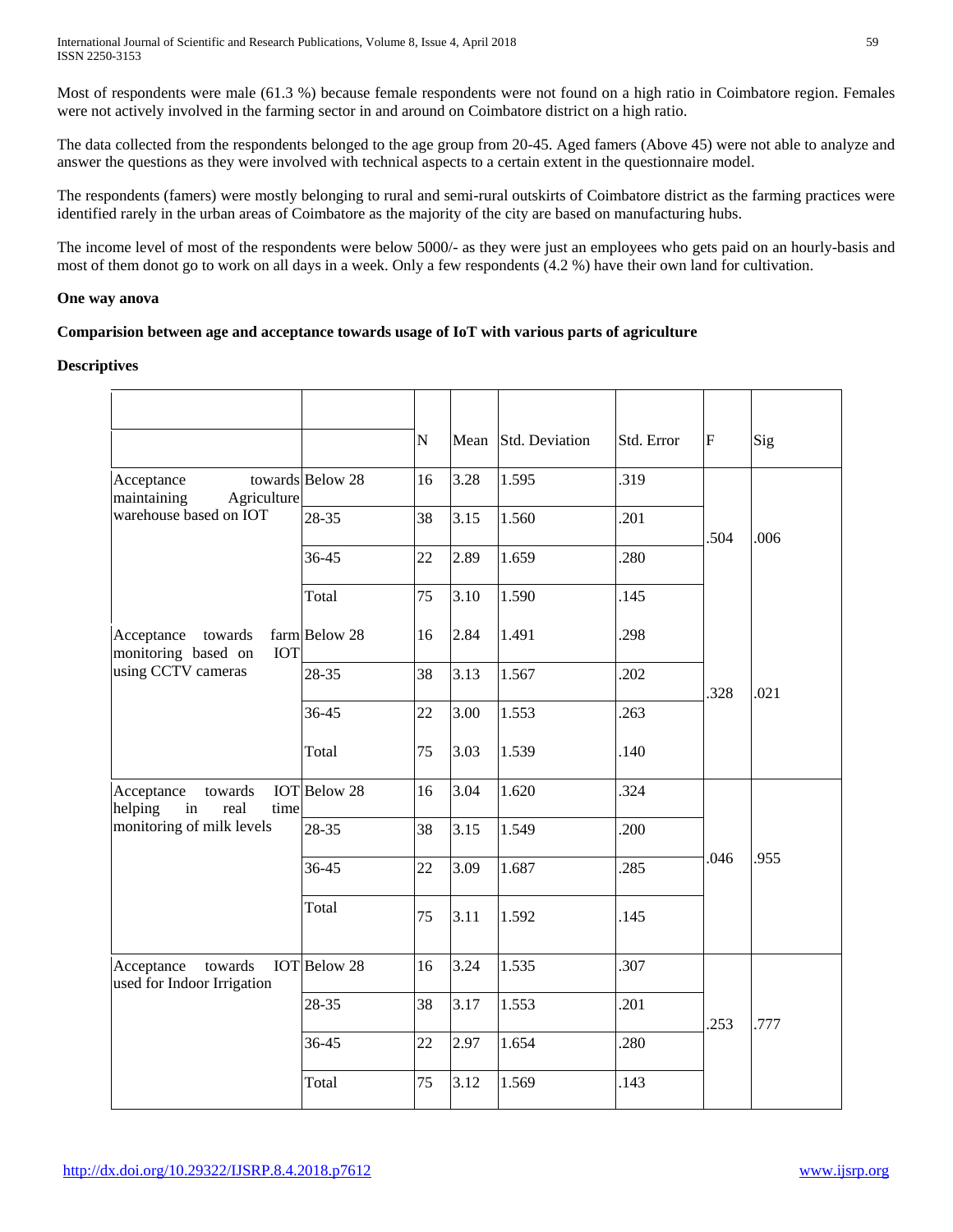| towards<br>Acceptance<br>used in remote control                                      | IOT Below 28 | 16 | 2.96 | 1.620 | .324 | 1.803 | .169 |
|--------------------------------------------------------------------------------------|--------------|----|------|-------|------|-------|------|
|                                                                                      | 28-35        | 38 | 3.43 | 1.630 | .210 |       |      |
|                                                                                      | 36-45        | 22 | 2.83 | 1.562 | .264 |       |      |
|                                                                                      | Total        | 75 | 3.16 | 1.619 | .148 |       |      |
| Acceptance towards IOT is Below 28<br>used in agriculture<br>for<br>harvesting crops |              | 16 | 3.32 | 1.520 | .304 | .429  | .652 |
|                                                                                      | 28-35        | 38 | 3.15 | 1.614 | .208 |       |      |
|                                                                                      | 36-45        | 22 | 2.94 | 1.571 | .266 |       |      |
|                                                                                      | Total        | 75 | 3.12 | 1.575 | .144 |       |      |

# **Interpretation**

The respondents in the age group of 20-30 feel IoT technologies can be introduced in warehousing and monitoring through CCTV as it do not affect their employment on a greater extent. But the remaining factors are considered as a threat to their employment as the respondents from the age group of 30-45 feel that they earn through the traditional farming in which the technologies are supposed to be introduced. They also fear for the cost factor and feel these technologies involves too much of cost but they are not so.

\The major problem is the mindset of the respondents vary according to the age group. The experienced farmers do not accept to go by latest IoT technologies, as the respondents fear these technologies would destroy the traditional farming methods which they are practiced too. Also they donot feel satisfied by using the IoT technologies.

# **Kruskal Wallis**

#### **Comparision between gender and awareness towards factors related to IoT**

**Ranks**

|                                                          | Gender | N  | Mean Rank | Sum of Ranks | Assumed Sig |
|----------------------------------------------------------|--------|----|-----------|--------------|-------------|
| Awareness towards Access Male<br>to Web                  |        | 46 | 62.08     | 4594.00      | 0.516       |
|                                                          | Female | 29 | 57.96     | 2666.00      |             |
|                                                          | Total  | 75 |           |              |             |
| Awareness towards E-Mail                                 | Male   | 46 | 64.78     | 4793.50      | 0.089       |
|                                                          | Female | 29 | 53.62     | 2466.50      |             |
|                                                          | Total  | 75 |           |              |             |
| towards Male<br>Awareness<br>Communication<br>Electronic |        | 46 | 61.30     | 4536.00      | 0.743       |
| to users                                                 | Female | 29 | 59.22     | 2724.00      |             |
|                                                          | Total  | 75 |           |              |             |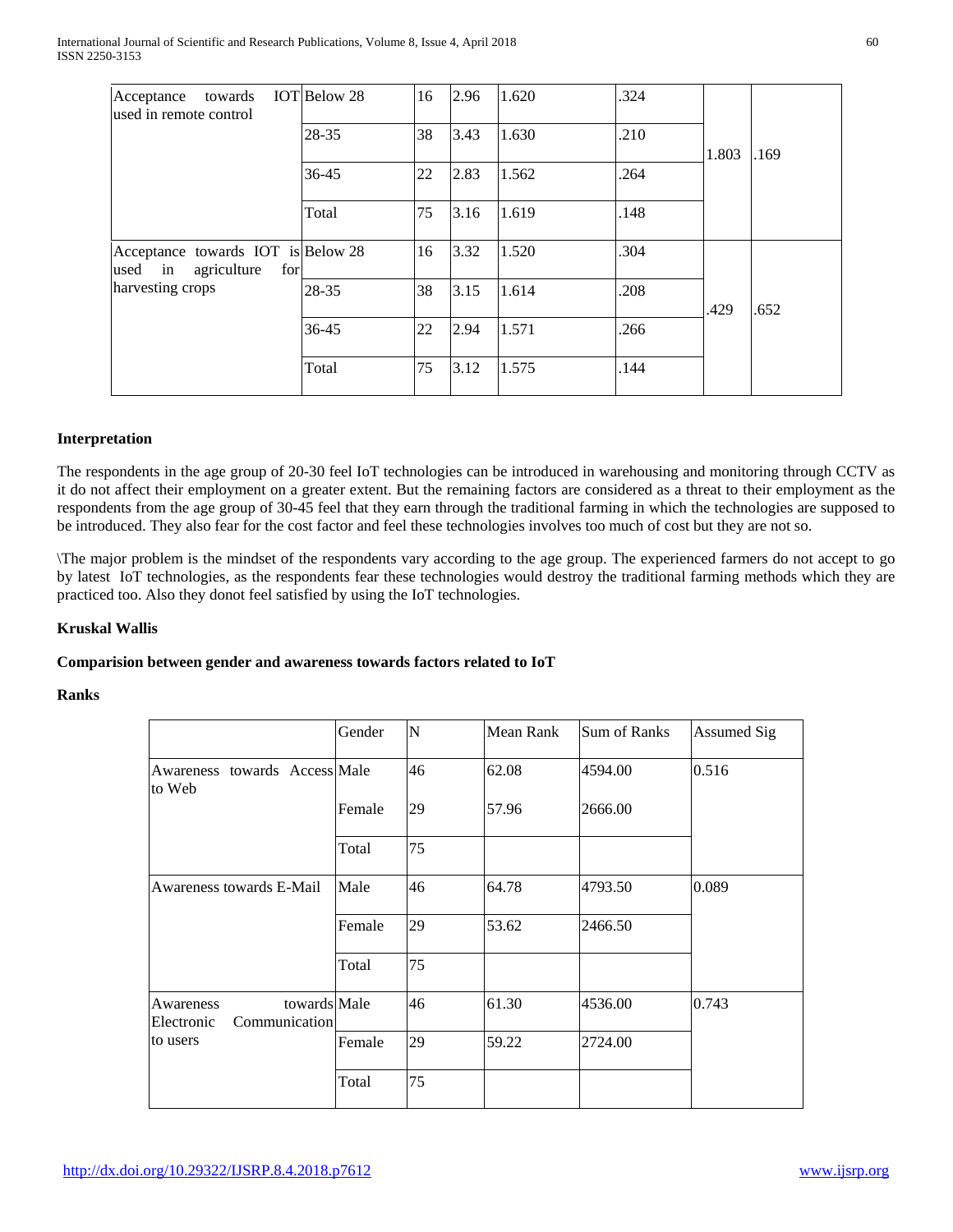# **Interpretation**

Majority of the respondents especially female respondents have not crossed their basic education level. Also they were not aware of the latest technologies on electronic gadgets like mobile and computers. The farmers were not that much accessed to the usage of computers and other gadgets as most of them are from rural background. They still use the mobile phones which only contains basic features in it and some of the female respondents even don't have their own mobile phones. Only a few of the male respondents were accessed to the usage of web and E-Mail that too not frequently.

# **Regression analysis**

# **Comparision between gender and acceptance towards IoT with various parts of agriculture**

|       | Coefficients <sup>a</sup>                                                 |                                |            |                              |         |      |  |  |
|-------|---------------------------------------------------------------------------|--------------------------------|------------|------------------------------|---------|------|--|--|
|       |                                                                           | Unstandardized<br>Coefficients |            | Standardized<br>Coefficients |         |      |  |  |
| Model | B                                                                         |                                | Std. Error | <b>B</b> eta                 | T       | Sig. |  |  |
|       | Acceptance towards maintaining Agriculture<br>warehouse based on IOT      | $-0.035$                       | .040       | $-.117$                      | -.856   | .395 |  |  |
|       | Acceptance towards farm monitoring based 017<br>on IOT using CCTV cameras |                                | .042       | .055                         | .416    | .678 |  |  |
|       | Acceptance towards IOT helping in real time<br>monitoring of milk levels  | $-.021$                        | .043       | $-.066$                      | $-.487$ | .628 |  |  |
|       | Acceptance towards IOT used for Indoor<br><b>Irrigation Project</b>       | $-0.04$                        | .038       | $-0.012$                     | -.099   | .921 |  |  |
|       | Acceptance towards IOT used in remote<br>control                          | .008                           | .037       | .027                         | .220    | .826 |  |  |
|       | Acceptance towards IOT is used in agriculture<br>for harvesting crops     | .036                           | .039       | .116                         | .930    | .356 |  |  |

#### **Interpretation**

Most of the respondents are employees and they consider these technologies as a threatening factor as it would affect their employment opportunities .The female respondents don't recognize what these technologies of IoT are based on and how it would help them to improvise the production and cultivation of crops. Compared to the female respondents, the male respondents gave a positive response and few of them clearly understand the benefits of these technologies and how it would reduce their efforts. Even though some of the respondents have a clear idea on these factors but they are not ready to accept these IoT based technologies as it would affect their employment.

#### **FINDINGS**

- Most of the respondents are not aware of the technologies of IoT in agriculture.
- The respondents prefer to follow traditional way of farming and are not satisfied with the IoT technologies that can be used effectively.
- The water utilized for irrigation purposes are not used effectively.
- The farmers in Coimbatore region prefer to produce cash crops and food crops more than the horticulture crops and plantation crops.